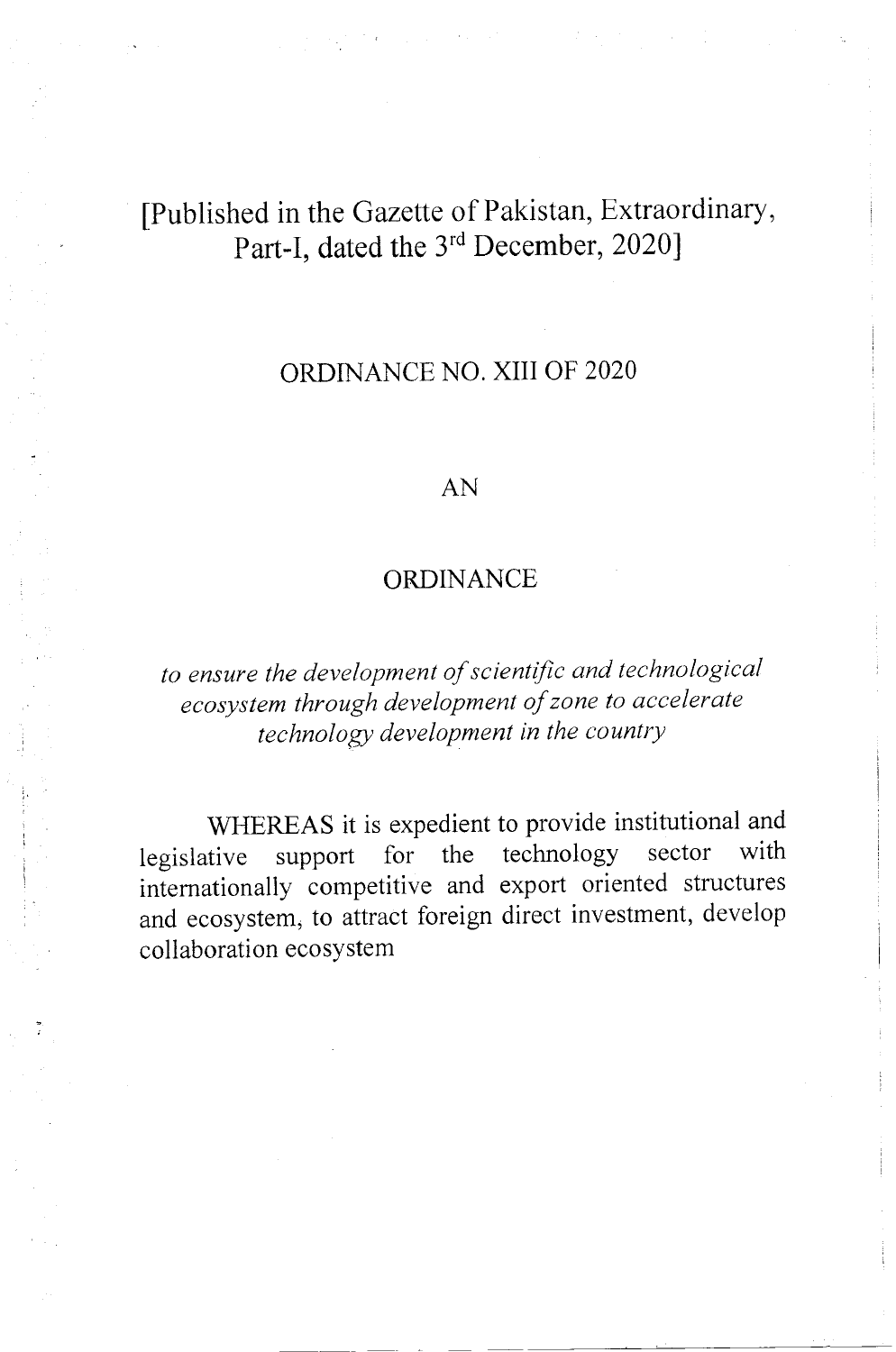connecting academia, research and technology industry, to initiate innovation in production systems and products, to increase the standards and quality of technology goods and services, to increase productiviry and decrease the costs of production through high-tech interventions, intensive innovation and futuristic entrepreneurship, to enable job creation, to commercialise technological knowledge and to provide for matters connected therewith or incidental thereto,

AND wHEREAS, the Senate and the National Assernbly are not in session and the President is satisfied that circumstances exist which render it necessary to take immediate action;

Now, THEREFoRE, in exercise of the powers conferred by clause (l) of Article 89 of the Constitution of Islamic Republic of Pakistan, the President of the Islamic Republic of Pakistan is pleased to make and promulgate the following Ordinance:-

1. Short title, extent and commencement. (1) This Ordinance shall be called the Special Technology Zones Authority Ordinance, 2020.

- $(2)$  It extends to the whole of Pakistan.
- $(3)$  It shall come into force at once.

2. Definitions.-In this Ordinance, unless the context otherwise requires,-

- (a) "Authority" means the Special Technology Zones Authority established under section 3;
- (b) "Board" means the Board of Governors constituted under section 6;
- (c) "Chairperson" means the Chairperson of the Authority appointed by the Prime Minister, pursuant to the provisions of this Ordinance and includes the person when acting as the Chairperson;
- $(d)$ "capital equipment" means plant, equiprnent, devices, instruments, accessories, machinery, hardware, materials, software (licensing, certifications etc.), tools and component parts required to perform functions of zone developers and zone enterprises;

(e) "Division Concenred" means the Division to which business of this Ordinance stands <sup>a</sup>I Iocated;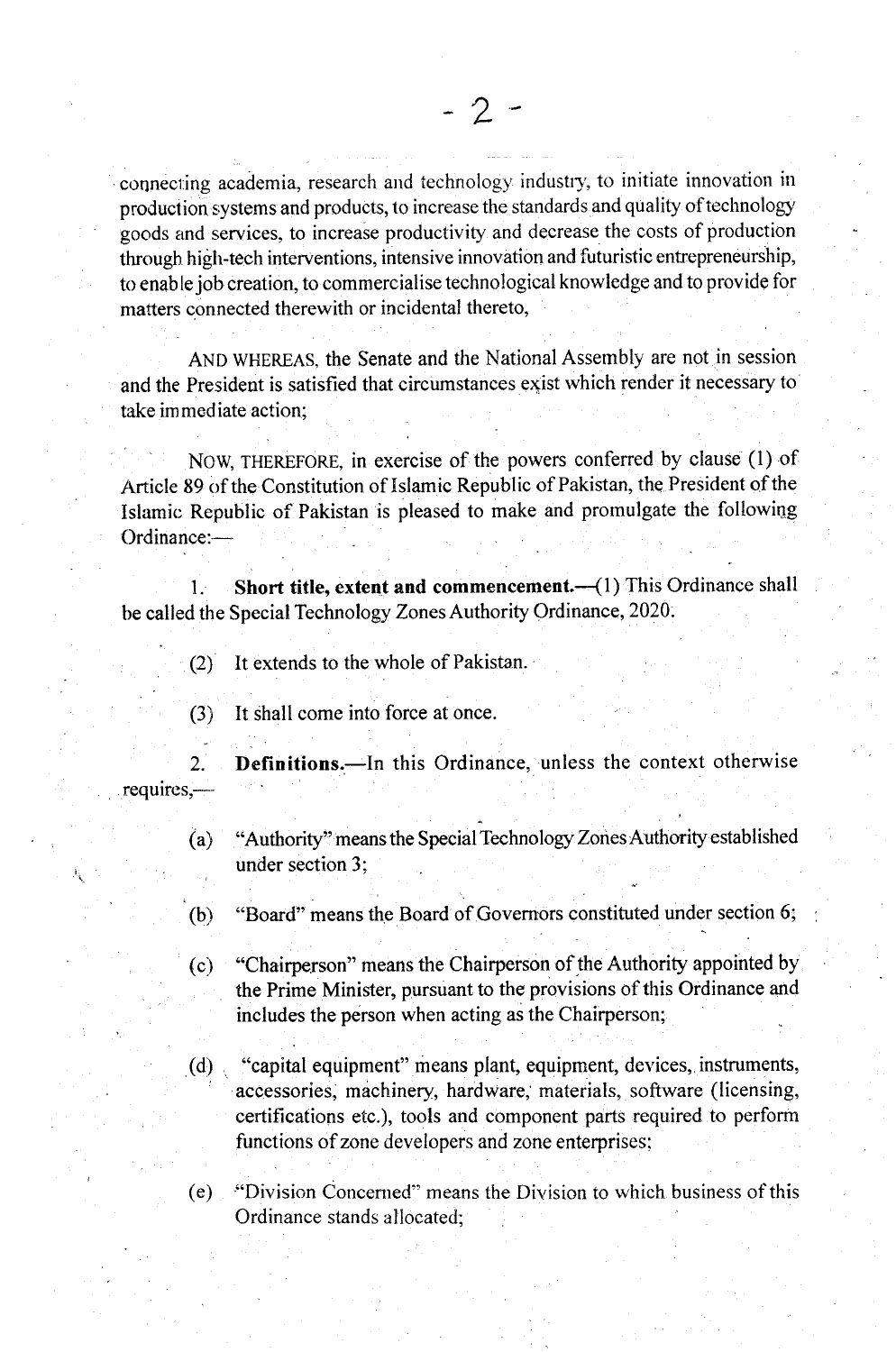- $(6)$  "development plan" means a comprehensive document outlining the details and design of development of land, property or real estate and other matters pertaining to the construction-.
- (g) "development agreement" means a duly approved agreement between Authorify and a zone'developer, agreed to and endorsed by the Approvals Committee, that authorizes zone developer to develop and establish a zone.
- (h) " "management" means the management team of the Authority appointed under section 7;
- (i) "master plan" means an overarching planning document providing conceptual spatial, landscape and infrastrucfure layout, which is used to structure Iand and development.
- (i) "Prescribed" means prescribed by rules or regulations made under this Ordinance;
- (k) "Regulations?' means regulations made under this Ordinance;
- (l) "research and development" mean regular activities carried out with the purpose of obtaining new knowledge that shall enable the development of science and technology or creating new equipment, products and tools using the available information and resources, creating new systems, processes and services including software production or improving those that are avaitable;
- (m) "Rules" means rules made under this Ordinance;
- (n) 'Schedule' means schedule made under this Ordinance;
- (o) technology sector<sup>;</sup> means sectors identified, notified and approved by the Authority for the purpose of this Ordinance;
- "zone developers" means a public, private or a public-private legal  $(p)$ entity, group of companies or consortium notified by the Authority as such;
- (q) "zone enterprise" means any public, private, or public-private legal such by the Authority;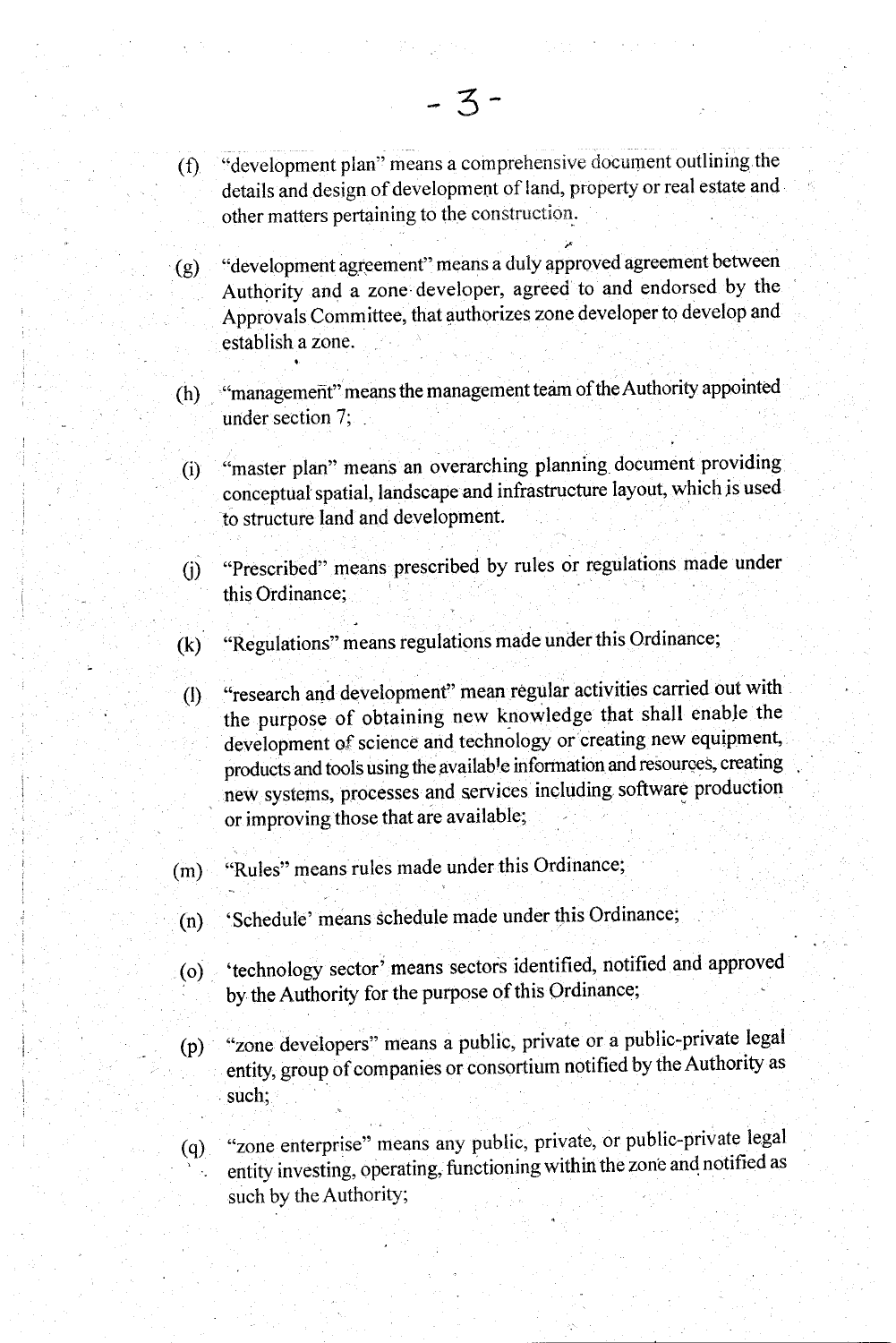"zone" shall include any defined geographical area notified by the (r) Authority with any such name including, but not limited to special technology zones, information technology parks, high-tech industrial area, software technology park, hardware technology park, technology export zones, free technology zones, science and technology park; , information technology zones, science and technology zone, R&l) Zone, opportunity zone, innovation zone, technology development zone, knowledge parks, smart city, knowledge city, technology incubation zone or any sector zone which may require technological intervention such'as biotech, chemical technologies, agri-tech, fin tech, robotics, nanotech etc. and other zones with any combination or combinations of the aforesaid fields.

3. Establishment of the Authority. $-(1)$  On the commencement of this Ordinance, there shall stand established an Authority to be called as the Special Technology Zones Authority in accordance with the provisions of this Ordinance.

 $(2)$  The Authority shall be a body corporate having perpetual succession and a common seal, with power, to purchase, acquire, sell and hold property, and shall by the said name sue and be sued.

The headquarters of the Authority shall be at Islamabad and the Authority may establish regional or sub-offices elsewhere either within or outsicle Pakistan as required.

(4) fhe Authority shall have power to constitute as many committees, councils and associations nationally and internationally to achieve its goals, as it may deem fit.

4. Powers of the Authority. (1) Subject to the provisions of this Ordinance, the Authority may take such measures and exercise such powers as may be required for performance of its functions.

(2) Without prejudice to the generality of the powers conferred by subsection (1), the Authority shall-

- (a) primarily be responsible for planning, policy formulation, execution, operations, monitoring and evaluation of zones which may be assigned to it, approved by it or developed by it from time to time;
- (b) approve and notify zones with the approval of Board;
- (c) have the power to grant license to zone developers and zone enterprises for carrying out activities related to zones;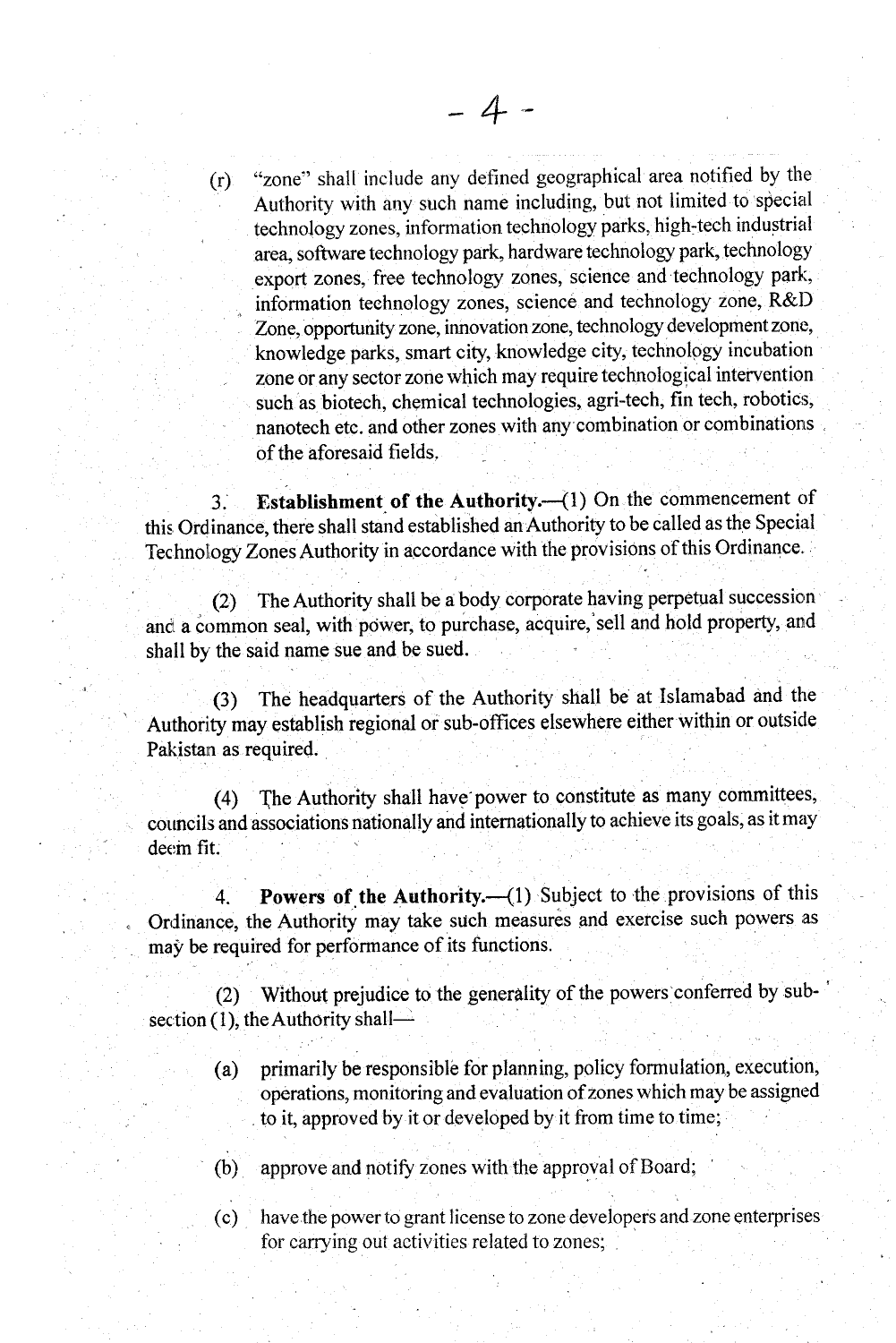- (d) be responsible for development, implementation and functioning of zones;
- (e) make arrangements for provision of security, utility, roads, basic ensure smooth development and functioning of zones;
- (f) allow any additional incentive over and above those provided in the Ordinance, subsidies and rebates, for zone developers and zone enterprises, with approval of the Federal Government; and
- (g) seek assistance from any officer, Ministry, Division, departmept or agency for the performance of its functions under this Ordinance;

5. Functions of the Authority.— $(1)$  To perform its functions, the Authority may-

- (a) from time to time, review national investment poticies, laws and fegulations that impact zones and propose any amendments, modifications and relaxations therein to the Federal Government;
- (b) initiate and consider zone investrnent proposals and.categories for investment which may require specific treatments and interventions and recommend, where appropriate, additional incentives or relaxations of conditions or criteria to the Federal Government for approval;
- (c) be associated in the formulation of all policies that may have an impact on investment in technology sector in Pakistan, including inter-alia, economic, fiscal and trade policies;
- (d) coordinate with Ministries, departments, agencies and Provincial Governments with regard to policies and their implementation having impact on investment in technology sector;
- (e) develop or cause to be developed national special technology zone strategy, national emerging technologies strategy, and national information and communication technology strategy;
- $(f)$  identify and promote technology sector investment opportunities and their promotion in Pakistan and abroad;
- (g) develop and approve mechanisms and arrangements for management and operations of zones including one-window facility for provision of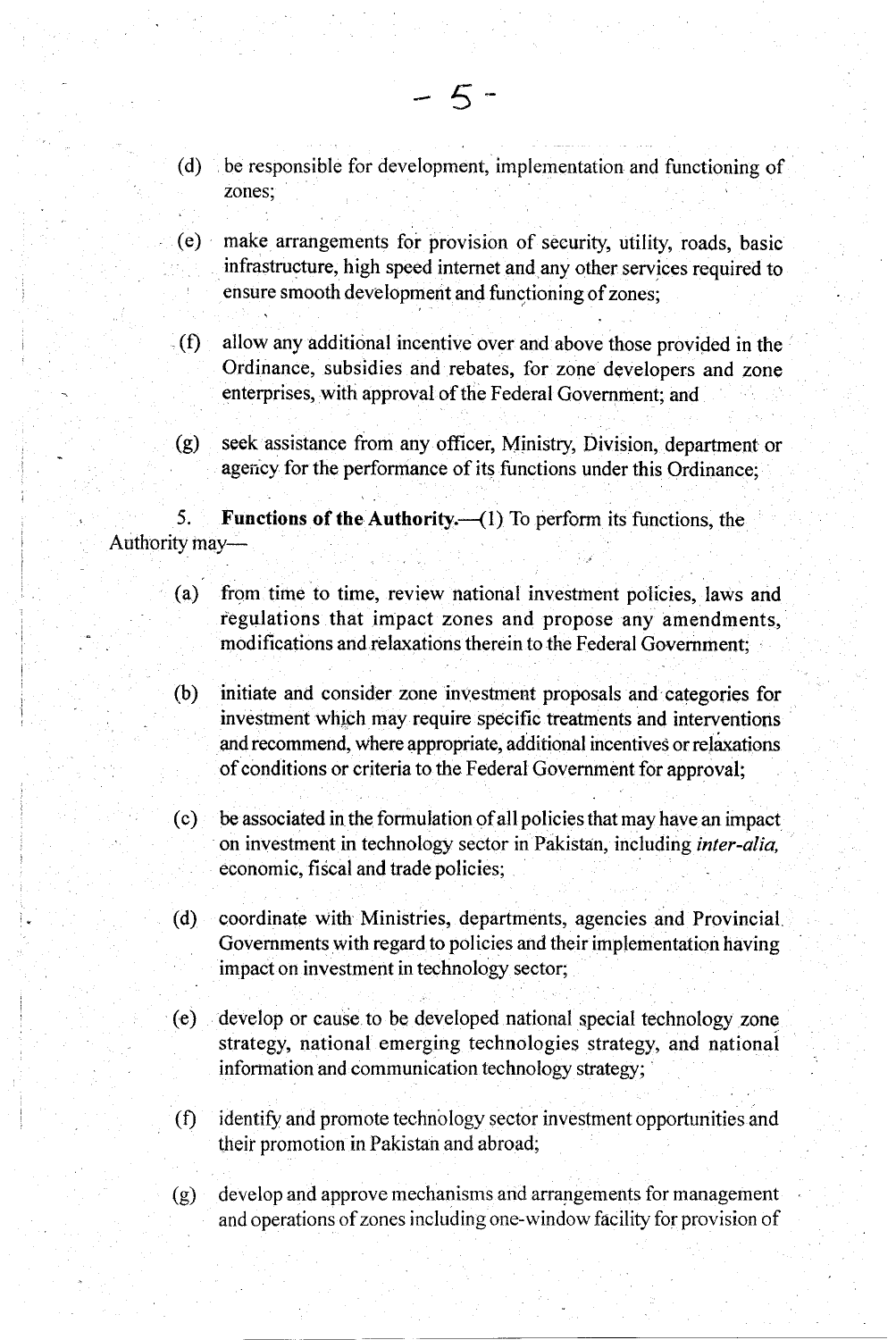all services and utilities, physical infrastructure, logistios infrastructure, human capital development and digital infrastructure for the zone;

(h) identify, create and upgrade technological and scientific clusters and industrial support systems within zones including, but not lirnited to, inter-alia, research and development centres, skill development centres, training institutes, data centres, universities, hospitals, and other hard and soft infrastructure related to successful execution of zones;

 $-6-$ 

attract investment into zones that include *inter-alia* foreign direct investments, venture capital funds, public sector investments, publicprivate invesfinents and private funds; (i)

:

marketing and promotion of zones by developing a marketing, imagebuilding and public relations strategy to generate interest in the potential and opportunities of the Pakistani market and publicize its activities;  $(i)$ 

(k) make recommendations to Federal and Provincial government to provide and procure lands for the zones;

- (l) identification and approval of locations for setting up zones;
- (m) procure and acquire land or any infrastructure for the zones;
- (n) appoint commissions, expert bodies and consultants to study various aspects of attracting investments in technology related businesses and improving the investment climate, procedures and other related matters;
- (o) develop studies, feasibility reports, experiments, public-private partnership frameworks, financial vehicles, technical research and surveys related to zones;
- (p) develop or cause to be developed rnaster plans for zones and approve them;
- (q) act as one window for investors dealing with other relevant government entities on behalf of these investors;
- issue letters of recommendation or invitation letters, which shall be deemed sufficient for the purpose of issuance of business and work permits or visas by relevant Authority;  $(r)$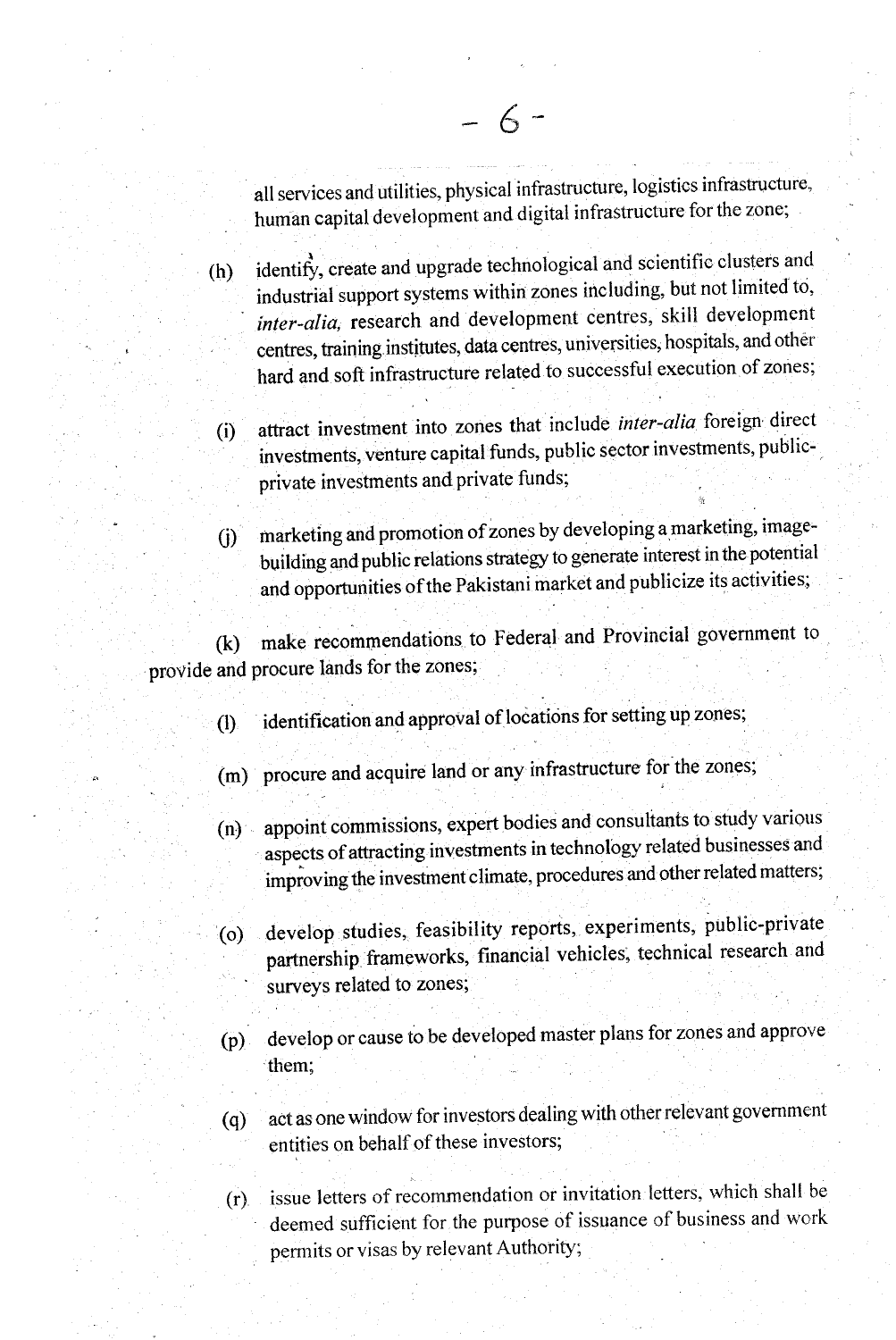- (t) promote a congenial environment for investment into zones;
- $(u)$  negotiate and finalize all such acts, deeds, initiatives, agreements for protection and promotion of technology related investments with other countries and represent Pakistan on regional and international level, that may be necessary or expedient for the purpose of successful planning, development, execution, implementation, management and
- liaise with private sector trade bodies and associations for their active participation in promotion of technology related investment; (v)
- approval, issuance and cancellation of licences of zone enterprises and zone developers, (w)
	- $(x)$  allocation of land, space, lots within zones developed by the Authority itself;
- from time to time, determine and review the fees and charges for services provided by the Authority; and  $(y)$

(z) perform any other function assigned to it by the Federal Government.

(2) The Federal Government may, from time to time, assign more functions and issue guidelines to the Authority.'

6. Board. $\left(1\right)$  There shall be a Board of Governors of the Authority comprising the following members, namely:-

- (a) the Prime Minister of the Islamic Republic of Pakistan shall be its President;
- (b) Federal Minister in Charge of the Division concerned;
- (c) Chairperson of the Authority; and
- (d) not less than seven and not more than twenty-five ex-officio and Independent members, provided that not less than five Independent members shall be appointed from private sector from amongst persons of renowned integrity, expertise, experience and knowledge.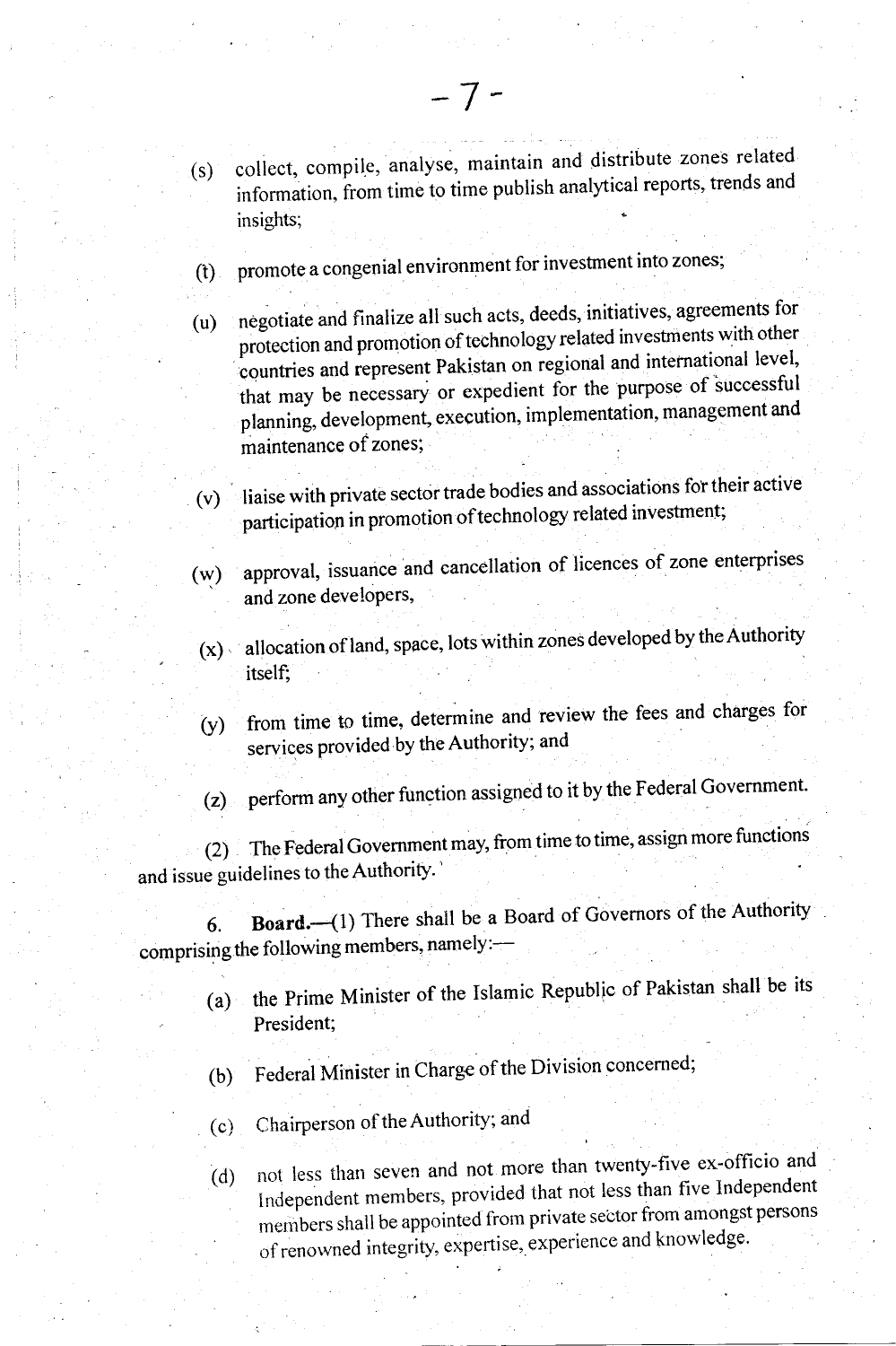(2) The ex-officio and the lndependent members shall be appointed by the Federal Govemment and for a term of three years.

(3 ) An ex-officio member shall hold office as member till such time he holds the office by virtue of which he is a member and upon his transfer, retirement, resignation or removal from office, the person appointed in such person's place shall be the member.

(4) secretary of the Board shall be appointed with the approval of the President.

(5) The Board shall meet at least twice in a year. The Secretary of the Board may take approval of any decision through circulation among members of the Board. The Chairperson of the Authority may call a special meeting with the approval<br>of the president of the Board of the president of the Board.

 $(6)$  The meetings of the Board shall be presided over by the president of the Board and in his absence, the President of the Board shall appoint any member to chair the meeting

(7) The quorum for a meeting of the Board shall be one-third of the total membership of the Board, and decisions of the Board shall be made with majority of total present members of the Board

(8) The Board shall approve rules, strategic plans and policies of the Authority.

7. Management. (1) The management of the Authority shall consist of Chairperson and executive directors and any other officer of the Authority as approved by the Chairperson

(2) The Chairperson shall be appointed by the Prime Minister of Pakistan for a period of three years and shall be eligible for re-appointment for one more similar term.

(3) The Chairperson shall be preferably from the private sector and shall be eligible for such remunerations as determined by the prime Minister.

(4) The qualifications, experience and terms and conditions for appointment of the Chairperson, executive directors, management team and members of the Authority shall be prescribed by rules.

(5) The chairperson may resign from his office by writing under his hand addressed to the Prime Minister. The prime Minister may after providing the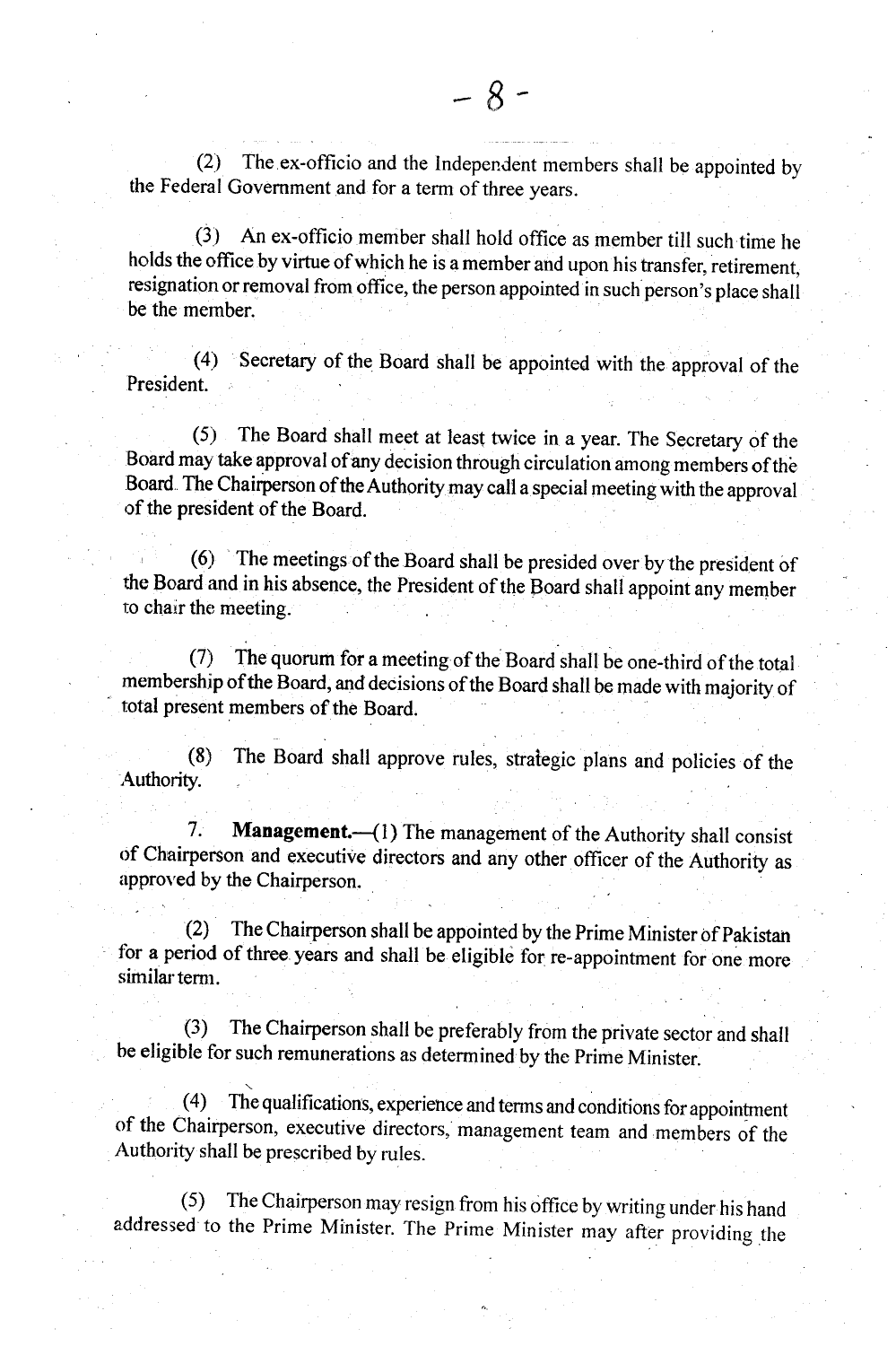opportunity of being heard remove the Chairperson from office if, on an inquiry conducted by a person or persons designated with the approval ofthe Prime Minister, he is found inefficient or unable to perform the functions of his office due to mental or physical disability, or to have committed misconduct.

8. Budget, finance and audit.  $-(1)$  The Authority, in respect of each financial year shall prepare its own budget in accordance with prescribed procedures and shali maintain complete and accurate books of account of its annualexpenses and receipts

(2) In respect of each financial year, the Authority shall submit for approva[ of the Federal Government, by such date and in such form as may be specified, a statement showing the estimated receipts and expenditure and the sums which are Iikely to be required from the Federal Government during the next financialyear.

(3) The budget prepared by the Authority shall be reviewed'by.the budget committee consisting of three members and officers to be nominated by the Authority from amongst the directors, members and any senior office bearers within the Authority. The budget committee shall ensure that Authority complies with all requirements of this Ordinance, the rules and the regulations pertaining to such budget.

(4) The Authority may charge a fee for its services rendered to zone developers and zone enterprises as may be prescribed.

 $(5)$  The accounts of the Authority shall be audited annually by the Auditor General of Pakistan. Copies of the Auditor General's report on the accounts shall be provided to the Authority and the Federal Government.

 $(6)$  The Chairperson of the Authority shall be its principal accounting officer.

9. Grants. (1) The Federal Government may, from time to time, place annual grants at the disposal of the Authority for the smooth discharge of its affairs.

(2) The Authority may apply for international grants for the purpose of achieving objectives of this Ordinance.

10. Funds. (1) There shall be constituted a fund to be called the National Special Technology Zone Authority Fund, which shall vest in the Authority and shall be utilized by the Authority to meet alI expenses and charges properly incurred in connection with carrying out the purposes of this Ordinance. The fund shall be credited all sums received by the Authority. The Fund shall consist of-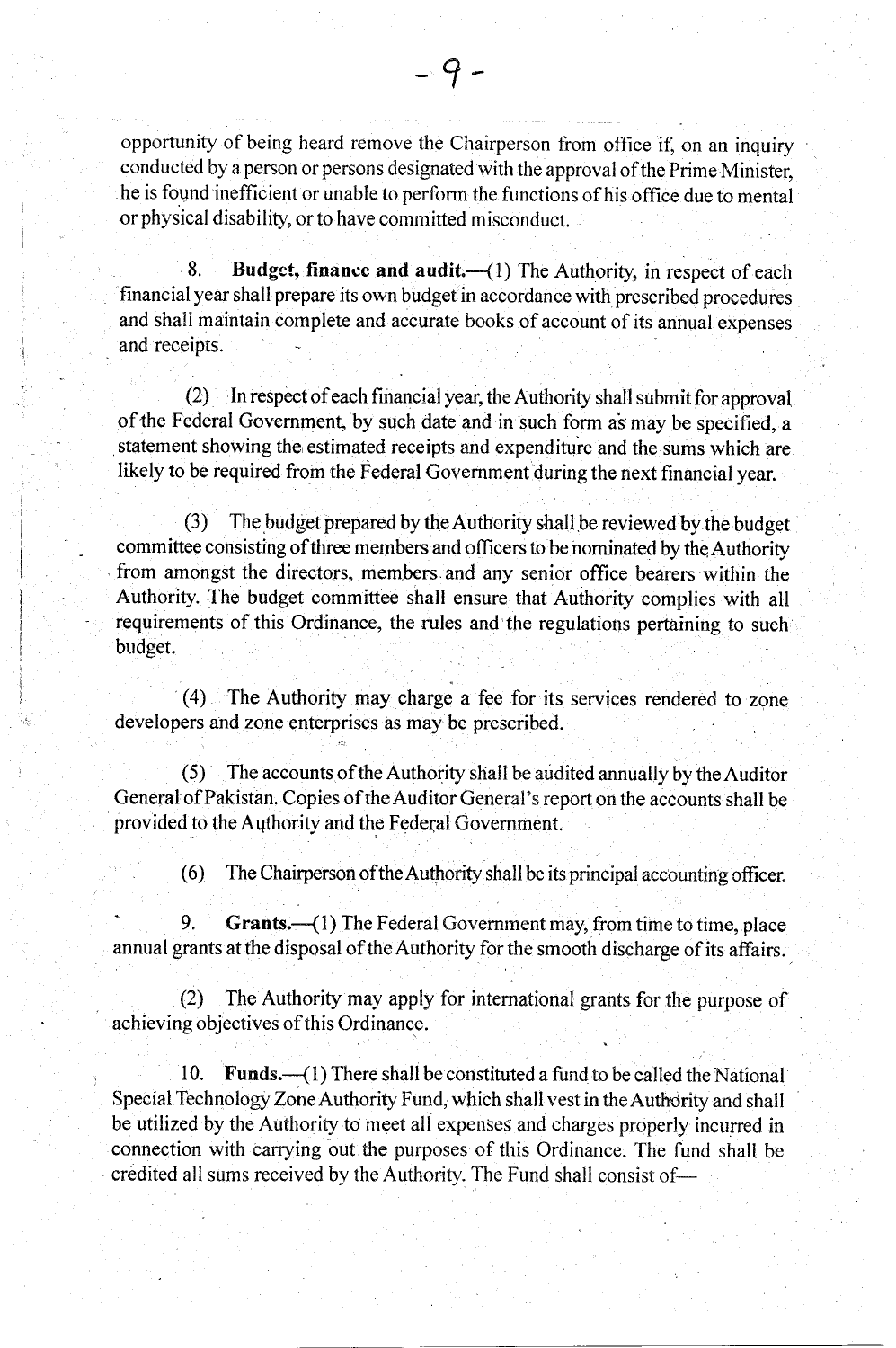- (a) funds provided by the Federal Government for payment of salaries, 'establishing infrastructure and running day-to-day business of the AuthoritY;
- (b) grants made or funds allocated by the Federal Governrnent;
- (c) foreign aid, loans or investments obtained or raised by the Authority;
- (d) all other sums including but not limited to fees, commission, charges and revenue as accrued or receivable by the Authority;
- proceeds of any investments made by the Authority in utilising any amount of fund which is not required for immediate use; (e)
- funds raised through Public-Private Partnerships by theAuthorily; and  $(f)$
- $(g)$  funds from bonds, sukuk and other forms of finances and investments on the basis of participation term certificates, musharika certificates, term finance certificates or any other'financial or debt instruments or securities issued by the Authority.

(2) Without prejudice to any other law for the time being in force, the Authority may invest, as per needs and requisites, in other specialised funds and financial vehicles with public, private or international entities to achieve objectives defined under this Ordinance.

11. Bank accounts. (1) The Authority may subject to the provision of any other law for the time being in force open and maintain one or multiple bank accounts in local and foreign currency in any scheduled bank in the Pakistan as may be prescribed by rules.

(2) Bank accounts of the Authority shall be opened with the prior approval of principal accounting officer.

12. Approvals committee. (1) There shall be a committee, hereinafter called approvals committee, headed by the Chairperson and four other officers of the Authority nominated by the Chairperson for this purpose.

(2) The Chairperson may call any person as an expert to assist the approvals committee and such person shall not be eligible to cast vote.

(3) The rneeting of the approvals committee shall be convened on the orders of the Chairperson.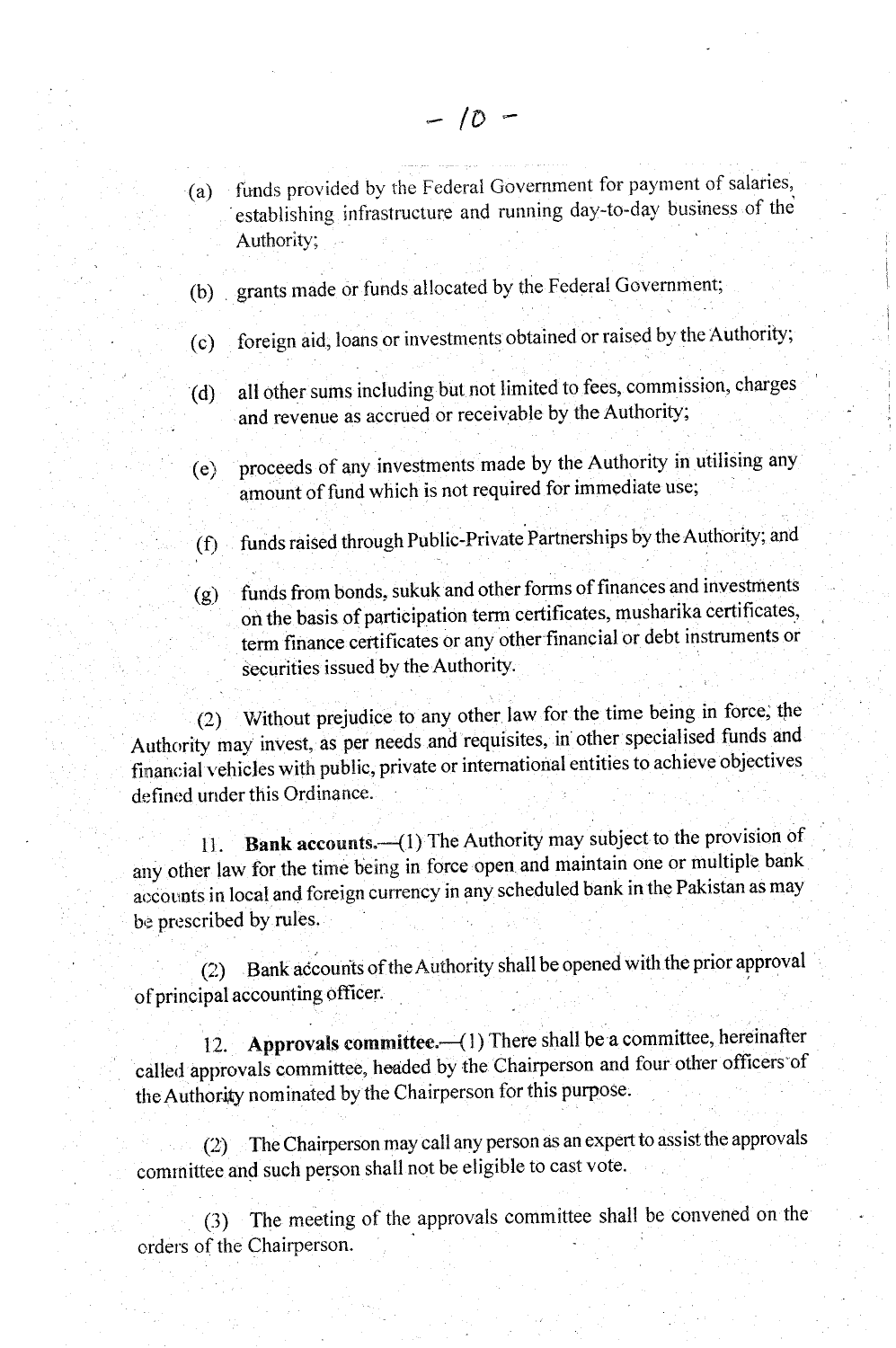(4) The approvals committee shall meet as frequently as required but not less than once every quarter.

(5) Fifty percent or more of the members shall constitute quorum of the approvals committee.

(6) Where the Chairperson is not present, an officer of the Authority nominated by the Chairperson shall chair the approvals committee.

(7) The decisions of the approvals committee shall be taken by majority ofthe total membership present and voting. In case ofthe equal voting, the chairperson of the committee shall have the discretion to take decision.

(8) The Chairperson shall appoint an officer from the Authority to be the secretary of the said committee.

(9) The Chairperson shall be competent to remove or substitute any member of the committee if desired.

13. Functions and responsibilities of the approvals committee. The functions and responsibilities of the approvals committee shall be---

- (a) to approve such procedures, mechanisms and regulations for implementation of this Ordinance as are applicable to all zones or a particular zone;
- (b) to review and recommend amendments in national information and communication technology strategy, national emerging technologies strategy and other technology and science related initiatives;
- (c) to approve or amend development plan and master plan for each zone;
- (d) to approve all strategic initiatives of the Authority including, but not limited to, inter-alia, establishing new zones, entering into agreement. with other entities, joint ventures, public private partnerships etc.

 $(e)$  to notify with approval of relevant authorities' additional incentives for zone developers and zone enterprises;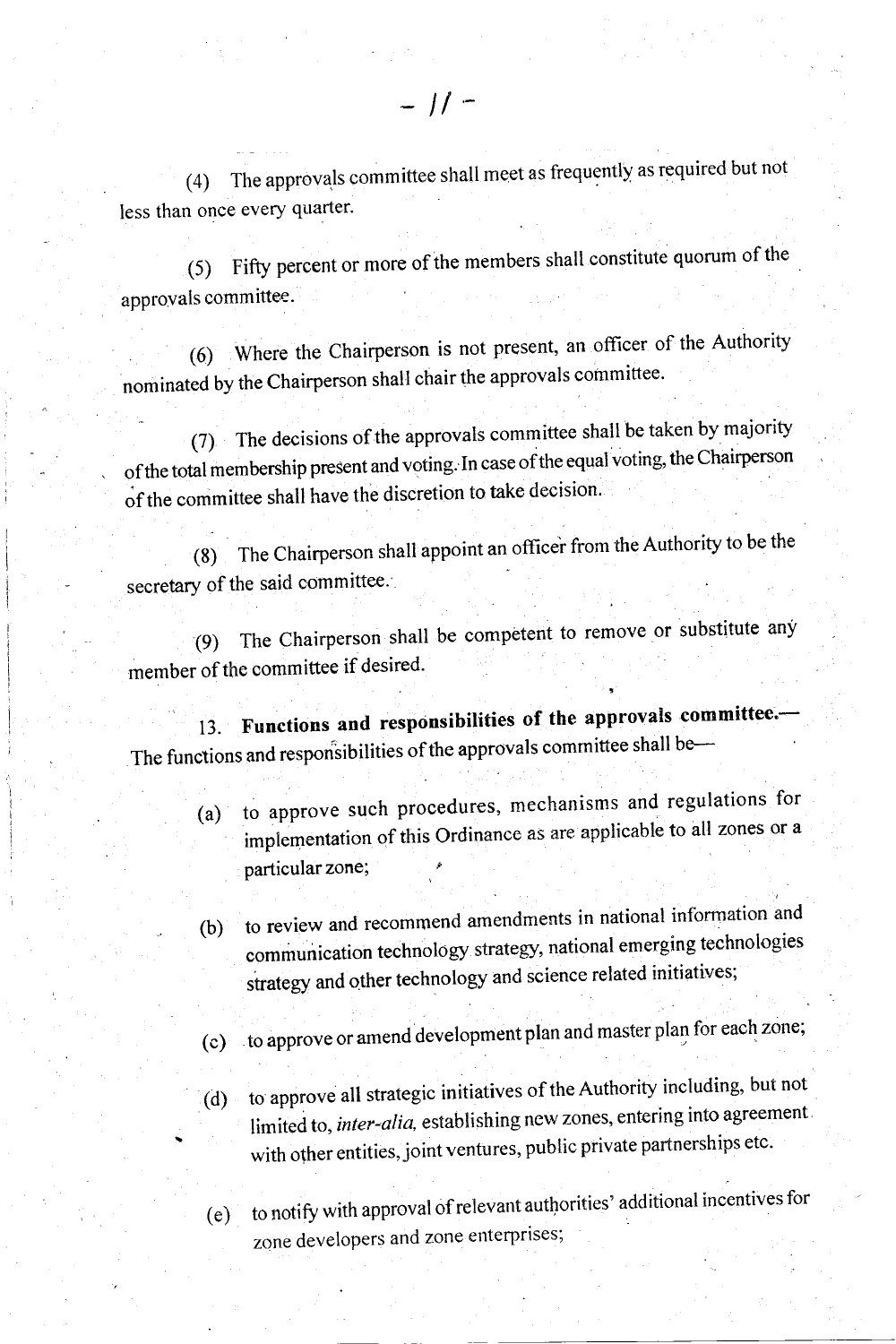- by the Authority;
- $(g)$  to annually review the implementation of this Ordinance with a view to improving policies relating to zones; .
- (h) to take any other steps it deems appropiiate in order to advance the objectives of this Ordinance;
- (i) to approve any existing or new zone proposed by any investor, whether public or private;
- 0) recommend applicable incentives for zone developers and zones enterprises;
- (k) approve or cancel lioences issued by the Authority for any zone enterprises and zones developers; and
- (I) consider and approve zone developers and zone enterprises applications and agreements.

14. Criteria for approval of zones.—(1) The Authority shall develop criteria for approval of zones under its rules and regulations.

15. Licensing of zone enterprises and zone developers. -- (1) The Authoriry shall develop the criteria and procedures for licensing of the zone enterprises and zone developers.

16. Sanctions against zone enterprises and zone developers. $-A$ mechanism may be developed by the Authority for sanctions against zone enterprises and zone developers for violations as per rules and regulations of the Authority.

17. Land regime. (1) The Authority may acquire land itself or request to the Federal or Provincial Governments to acquire land on its behalf, subject to prevailing laws.

(2) The Federal Government may transfer any land, property, asset, in frastructure, facility to the Authority, subject to prevailing laws.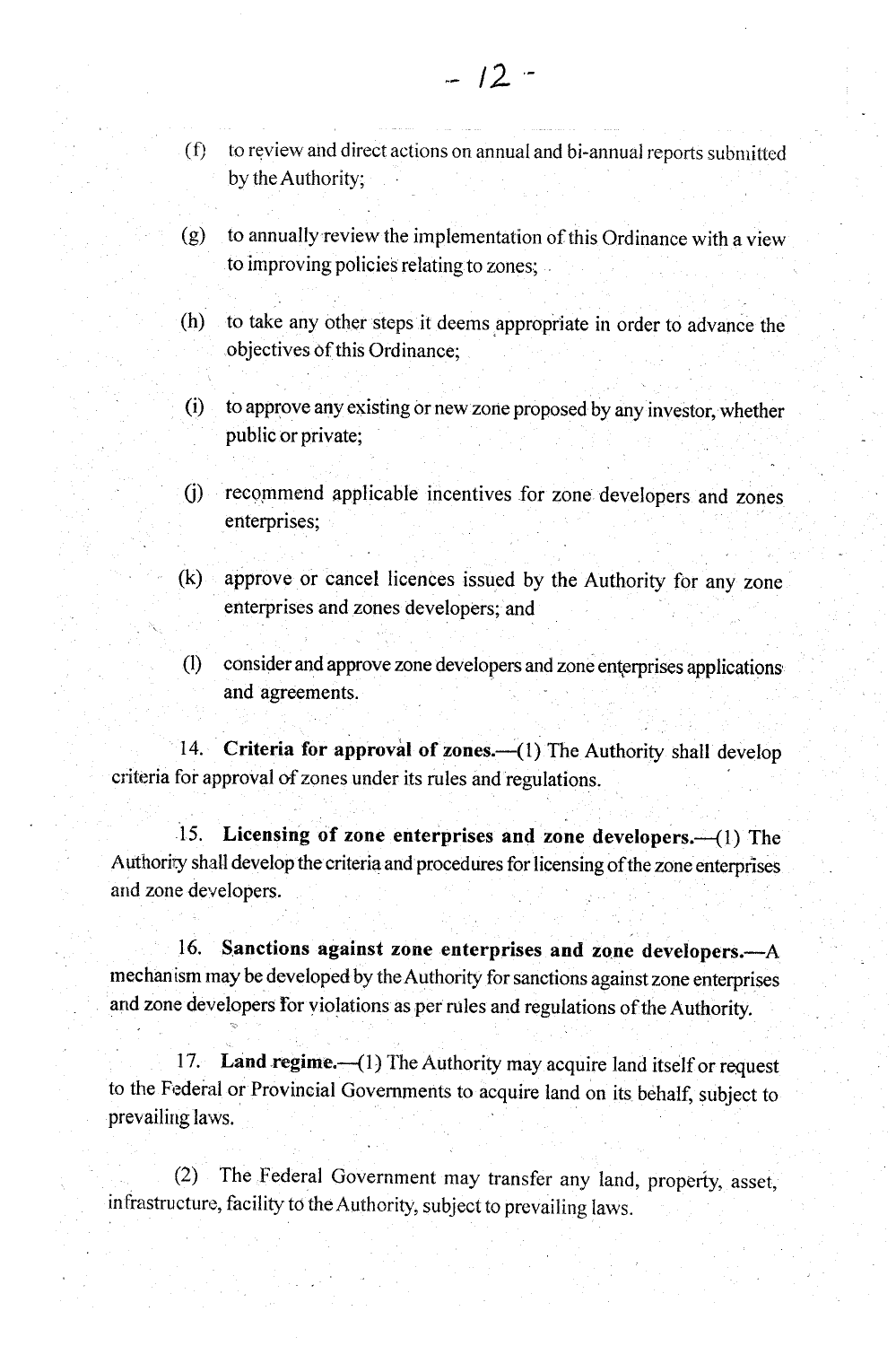18. Public utilities and other facilities.—(1) The Authority shall provide infrastructure facilities such as electricity, water, gas, roads, telecommunication services and other essential facilities necessary for efficient operations in a zone:

Provided that the cost of providing such facilities shall be bome by the zone developers and zone enterprises.

(2) The zone developer shall have the right to set up a renewable, geo-thermal, hydel or other captive electric power generation plant or install power generator of sufficient size to cater the expected demand for electricity within a particular zone as per rules and regulations of the Authority and to sell only the excess electricity generated outside that particular zone as per prevailing laws.

19. Incentives for zones.—(1) On execution of relevant agreement with the Authority, the zone developers as well as zone enterprises in a zone shall be entitled to incentives outlined in sections 21 and 22.

(2) With the objective of promoting a particular seetor, industry or Zone, the Authority may grant additional benefits to zone enterprises and zone developers, provided that-

- (a) such additional benefits may only be granted if the Authority finds these to be justified on the basis of an economic impact assessment.
- (b) such additional benefits, if granted conditionally, may be liable to be forfeited with retroactive effect if it is finally determined that a zone developer or zone enterprise has failed to comply with the conditions prescribed for the additional benefits in question; and
- (c) the Aufhority shall make economic impact assessment of the zone within five years from the date of the agreement is signed and within the first year of operations of an enterprise.
- (3) Any additional benefits granted byAuthority
- (a) shall be deemed to be included in the relevant development agreements; and
- (b) shall become effective on such conditions as the Authority may stipulate.